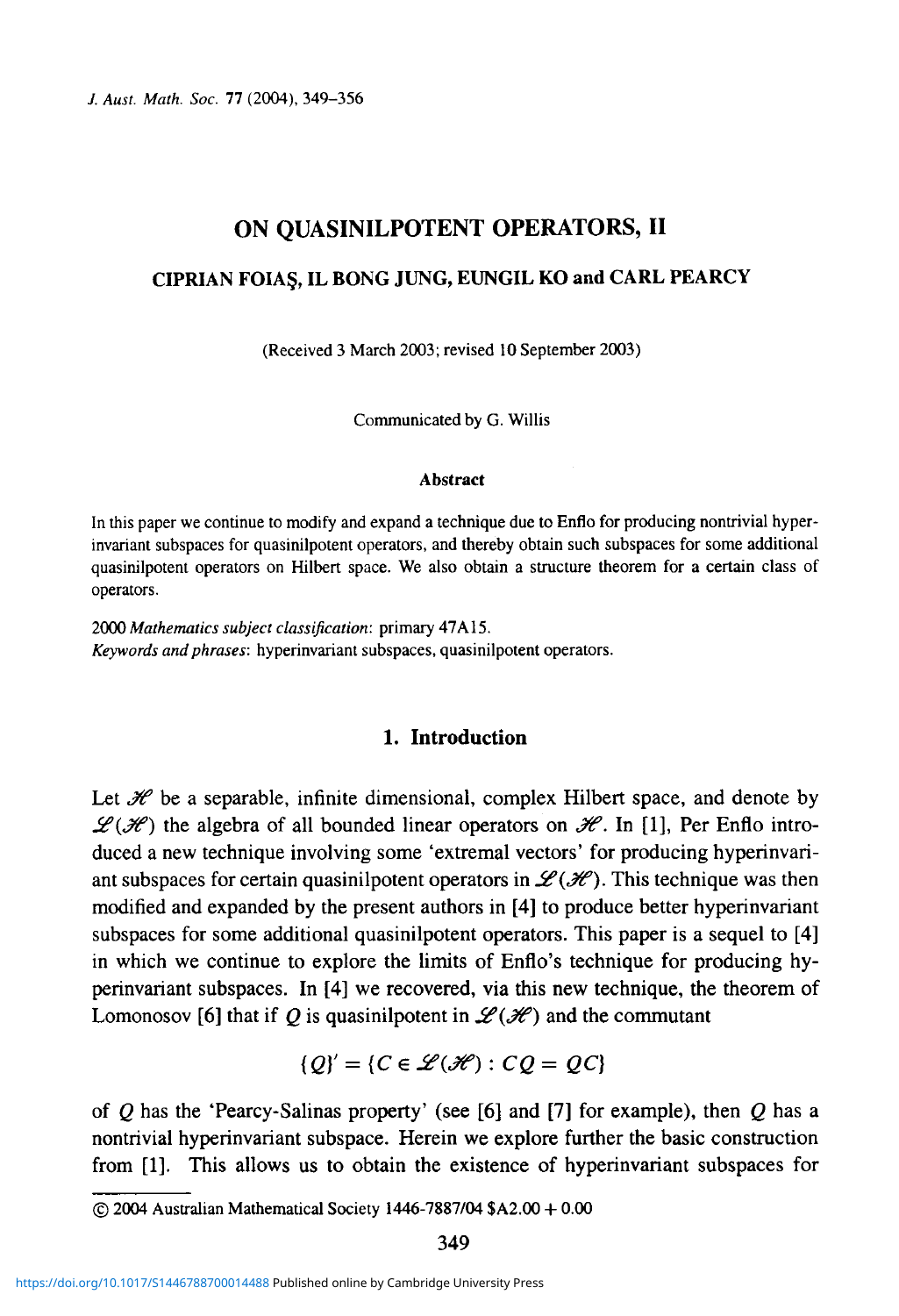some more quasinilpotent operators, and to discuss certain structural properties of quasinilpotent operators.

#### **2. The basic lemmas**

For the reader's convenience, we state the basic lemmas from [4], which are themselves only minor variations of the corresponding lemmas in [1]. For proofs the reader may consult either [1] or [4]. As usual  $\mathbb N$  will denote the set of positive integers and K the ideal of compact operators in  $\mathscr{L}(\mathscr{H})$ .

LEMMA 2.1. Suppose that u and v are nonzero vectors in  $\mathcal H$  such that for every  $w \in \mathcal{H}$ , Re(u, w) < 0 *implies that* Re(v, w)  $\geq$  0. Then there exists a negative *number*  $\gamma_0$  *such that*  $v = \gamma_0 u$ *.* 

LEMMA 2.2. Suppose  $T \in \mathcal{L}(\mathcal{H})$ ,  $x_0$  is a nonzero vector in the closure of the *range of T, and*  $\varepsilon$  *satisfies*  $0 < \varepsilon < ||x_0||$ . Then there exists a unique nonzero vector  $y_0 = y_0(x_0, \varepsilon)$  in the set  $\{y : \|Ty - x_0\| \leq \varepsilon\}$  satisfying

(a)  $\|y_0\| = \inf{\{\|y\| : \|Ty - x_0\| \le \varepsilon\}}$ , and this vector  $y_0$  also satisfies

(b)  $||Ty_0 - x_0|| = \varepsilon$ .

LEMMA 2.3. Suppose T,  $x_0$ ,  $y_0$  and  $\varepsilon$  are as in Lemma 2.2. Then there exists a *negative number*  $\gamma_0$  such that  $T^*(Ty_0 - x_0) = \gamma_0 y_0$ .

LEMMA 2.4. Suppose  $T \in \mathcal{L}(\mathcal{H})$  is quasinilpotent with dense range,  $x_0$  is a *nonzero vector in H*, and  $\varepsilon$  satisfies  $0 < \varepsilon < ||x_0||$ . For each  $n \in \mathbb{N}$ , let  $y_n = y_n(x_0, \varepsilon)$ *be the unique (nonzero) vector in the set*  $\{y : \|T^ny - x_0\| \leq \varepsilon\}$  satisfying (via *Lemma* 2.2)

(a')  $\|y_n\| = \inf{\|y\| : \|T^n y - x_0\| \le \varepsilon},$  and (b')  $\|T^n y_n - x_0\| = \varepsilon.$ 

*Then there exists a subsequence*  $\{y_n\}_{k\in\mathbb{N}}$  *of the sequence*  $\{y_n\}_{n\in\mathbb{N}}$  *satisfying* 

(1) 
$$
\lim_{k} \|y_{n_k}\|/\|y_{n_{k+1}}\| = 0.
$$

#### **3. Some results**

In this section we use the basic lemmas of Section 2 to produce some new results about quasinilpotent operators. The first might be called the basic construction that our modified version of Enflo's technique produces, and was unknown to us at the time [4] was written.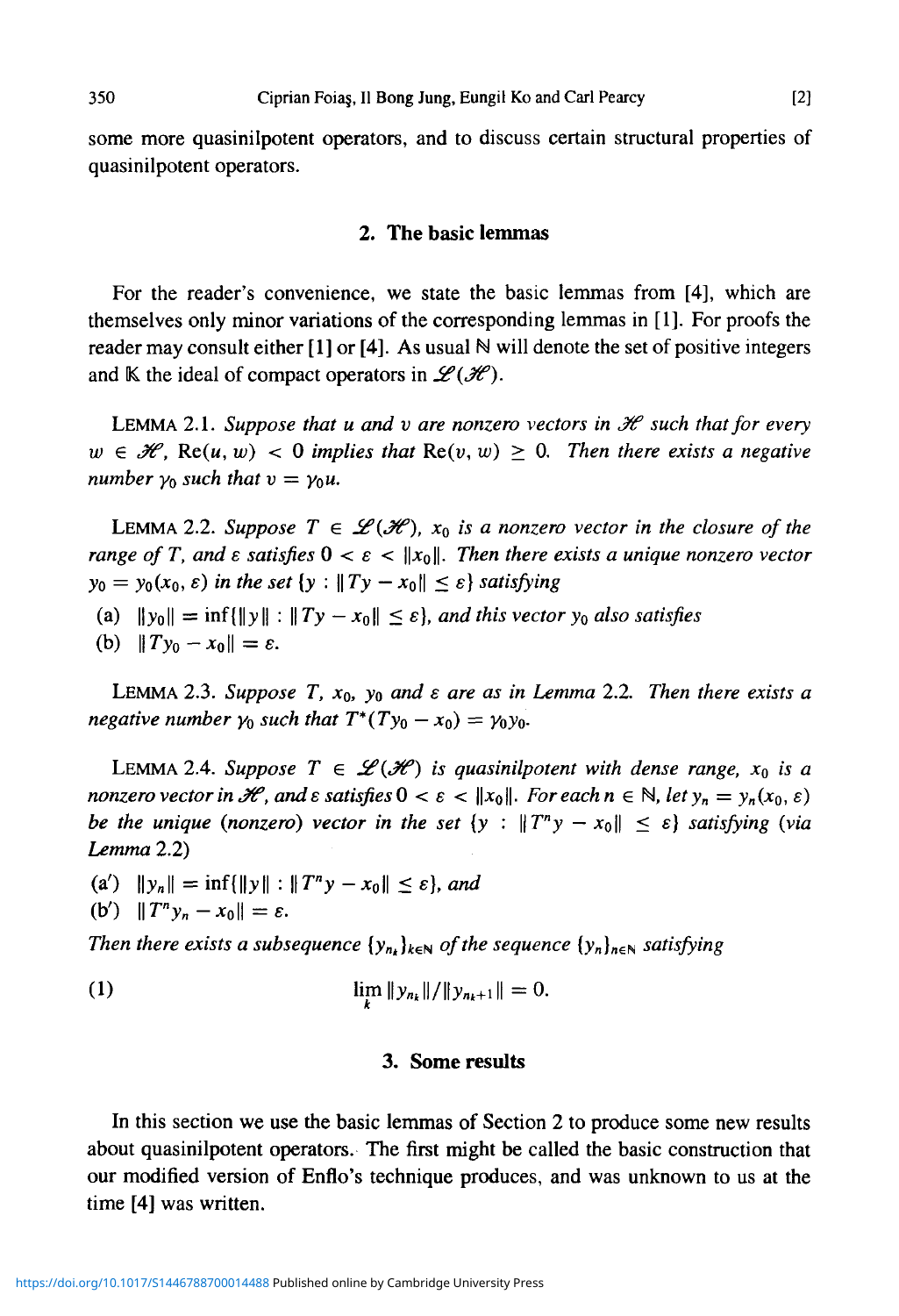THEOREM 3.1. *We suppose the following:*

(A)  $Q$  is an arbitrary quasinilpotent operator in  $\mathcal{L}(\mathcal{H})$  with dense range;

(B) C is an arbitrary nonzero contraction in  $\mathscr{L}(\mathscr{H});$ 

(C)  $x_0$  is an arbitrary vector in  $\mathcal H$  such that  $Cx_0 \neq 0$ ;

(D)  $\varepsilon$  satisfies  $0 < \varepsilon < ||Cx_0|| < ||x_0||$ );

(E)  $\{y_n\}_{n\in\mathbb{N}}$  is the sequence of vectors in  $\mathcal H$  associated with Q,  $x_0$ , and  $\varepsilon$  provided *by Lemma* 2.4, *and*

(F)  $\{y_n\}_{k\in\mathbb{N}}$  is a subsequence of the sequence  $\{y_n\}$  satisfying (1) and (without loss *of generality by virtue of Lemma* 2.4 (b')) *also has the property that the sequences*  ${Q^{n_k}}y_{n_k}$ <sub>keN</sub> and  ${z_k := Q^{n_k+1}y_{n_k+1}}_{k \in \mathbb{N}}$  are weakly convergent to vectors  $s_0$  and  $z_0$ , *respectively.*

*Then,*

(I)  $||s_0 - x_0|| < \varepsilon$ , which implies that  $s_0 \neq 0 \neq Cs_0$  by virtue of (B) and (D),

(II)  $0 < ||z_0 - x_0|| \le \varepsilon$ , which implies that  $x_0 \ne z_0 \ne 0$  and that  $Q^*(z_0 - x_0) \ne 0$ , *and*

 $(HI)$   $||y_{n_k}|| ||(Q^{n_k+1})^*(z_k-x_0)|| \leq (||y_{n_k}||/||y_{n_k+1}||)(\varepsilon^2+\varepsilon||x_0||),$ 

*which implies, in particular, via* (1) *that*

(2) 
$$
\lim_{k} \|y_{n_k}\| \|(Q^{n_k+1})^*(z_k-x_0)\| = 0.
$$

PROOF. We know from Lemma 2.4 (b') that  $\|\overrightarrow{Q}^n y_n - x_0\| = \varepsilon$ ,  $n \in \mathbb{N}$ , and since closed balls in  $\mathcal H$  are weakly closed, (I) is established as well as the fact that  $||z_0 - x_0|| \leq \varepsilon$ , which shows that  $z_0 \neq 0$ . We next show that  $z_0 - x_0 \neq 0$ , which will also show that  $Q^*(z_0 - x_0) \neq 0$  (since *Q* has dense range). By the definition of the sequence  $\{y_{n_k}\}_{k\in\mathbb{N}}$  and Lemma 2.3, we know that there exists a sequence  $\{r_k\}_{k\in\mathbb{N}}$  of negative numbers such that

(3) 
$$
(Q^{n_k+1})^*(z_k-x_0)=r_ky_{n_k+1}, \quad k \in \mathbb{N}.
$$

Therefore,

(4) 
$$
\begin{aligned} \varepsilon^2 &= \| \mathcal{Q}^{n_k+1} y_{n_k+1} - x_0 \|^2 \\ &= (y_{n_k+1}, (\mathcal{Q}^{n_k+1})^* (z_k - x_0)) - (x_0, z_k - x_0) \\ &= r_k \| y_{n_k+1} \|^2 - (x_0, z_k - x_0), \quad k \in \mathbb{N}. \end{aligned}
$$

Thus

(5) 
$$
r_k \|y_{n_{k+1}}\|^2 = \varepsilon^2 + (x_0, z_k - x_0)
$$

and

(6) 
$$
(x_0, z_k - x_0) < -\varepsilon^2, \quad k \in \mathbb{N}.
$$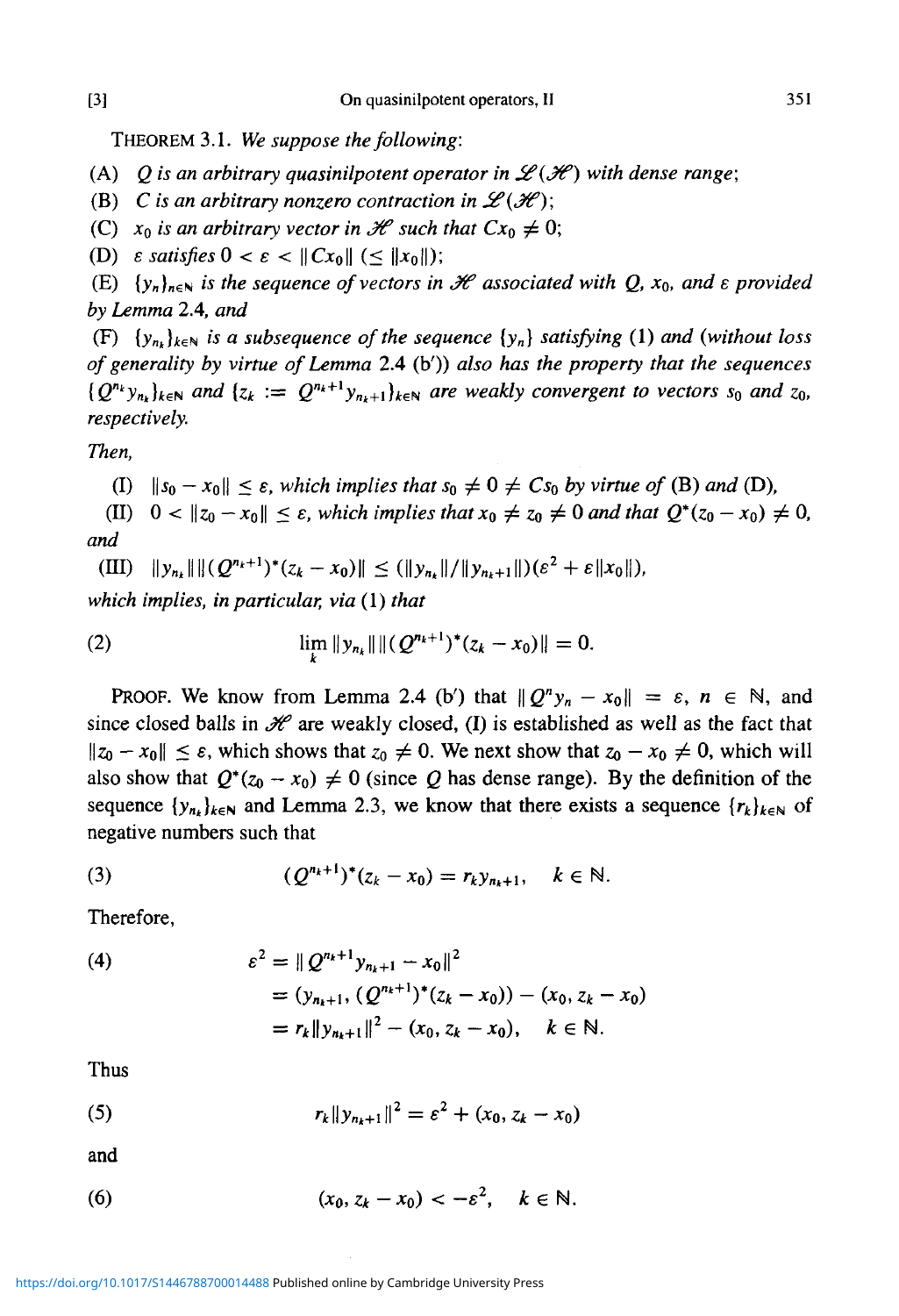Taking the weak limit in (6) as  $k \to \infty$ , we get  $(x_0, z_0 - x_0) \le -\varepsilon^2$ , so  $z_0 - x_0 \ne 0$ , which establishes (II). Furthermore, from (3) and (5) we see that

(7) 
$$
||y_{n_k+1}|| ||(Q^{n_k+1})^*(z_k - x_0)|| = |r_k|| |y_{n_k+1}||^2
$$
  

$$
= |\varepsilon^2 + (x_0, z_k - x_0)|
$$
  

$$
\leq \varepsilon^2 + \varepsilon ||x_0||, \quad k \in \mathbb{N},
$$

which, together with trivial arithmetic, establishes  $(III)$ .

REMARK 3.2. With the notation as in Theorem 3.1, note that the quantity

$$
||y_{n_k}||| (Q^{n_k+1})^*(z_k-x_0)||
$$

in (2) is exactly the trace-norm ( $|| \ ||_1$ ) of the rank-one operator  $y_{n_k} \otimes (Q^{n_k+1})^*(z_k - x_0)$ , which, of course, belongs to the trace class  $\mathscr{C}_1(\mathscr{H})$ . Since  $\mathscr{C}_1(\mathscr{H})^* = \mathscr{L}(\mathscr{H})$ , any rank-one operator  $u \otimes v$  may be regarded as the weak\*-continuous linear functional on  $\mathscr{L}(\mathscr{H})$  defined by  $(u \otimes v)(T) = (Tu, v), T \in \mathscr{L}(\mathscr{H})$ , and the norm of this linear functional is  $||u \otimes v||_1 = ||u|| \cdot ||v||$ . This is, of course, the basic idea behind the theory of dual algebras (see for example [2]), and together with (2) gives immediately the following.

COROLLARY 3.3. With the notation as in Theorem 3.1, let  $\{A_{k,m}\}_{k,m\in\mathbb{N}}$  and  ${B_k}_m$ <sub>k meN</sub> be any bounded doubly indexed sequences of operators from  $\mathscr{L}(\mathscr{H})$ . *Then*

(8) 
$$
\lim_{k} (Q^{n_k} A_{k,m} y_{n_k}, Q^*(z_k - x_0)) = 0, \quad m \in \mathbb{N},
$$

*and*

(9)  $\lim_{k}((Q^{n_k}/\|Q^{n_k}\|)B_{k,m}Q^{n_k}y_{n_k}, Q^*(z_k - x_0)) = 0, \quad m \in \mathbb{N}.$ 

To establish immediately the utility of this corollary, we deduce quickly a modest improvement, due to Pearcy-Shields [8], of the famous result of Lomonosov [5].

COROLLARY 3.4. Suppose that  $Q \neq 0$  is a quasinilpotent operator in  $\mathcal{L}(\mathcal{H})$  and *there exists a bounded sequence*  $\{J_n\}_{n=0}^{\infty}$  *of nonzero operators in*  $\mathscr{L}(\mathscr{H})$  *such that*  $J_0$ *is compact and either*

(a)  $J_{n-1}Q = QJ_n, n \in \mathbb{N}$  or

(b) 
$$
QJ_{n-1}=J_n Q, n \in \mathbb{N}
$$

*(which is obviously the case if there is a nonzero compact operator in*  ${Q'}$ ). Then Q *has a nontrivial hyperinvariant subspace.*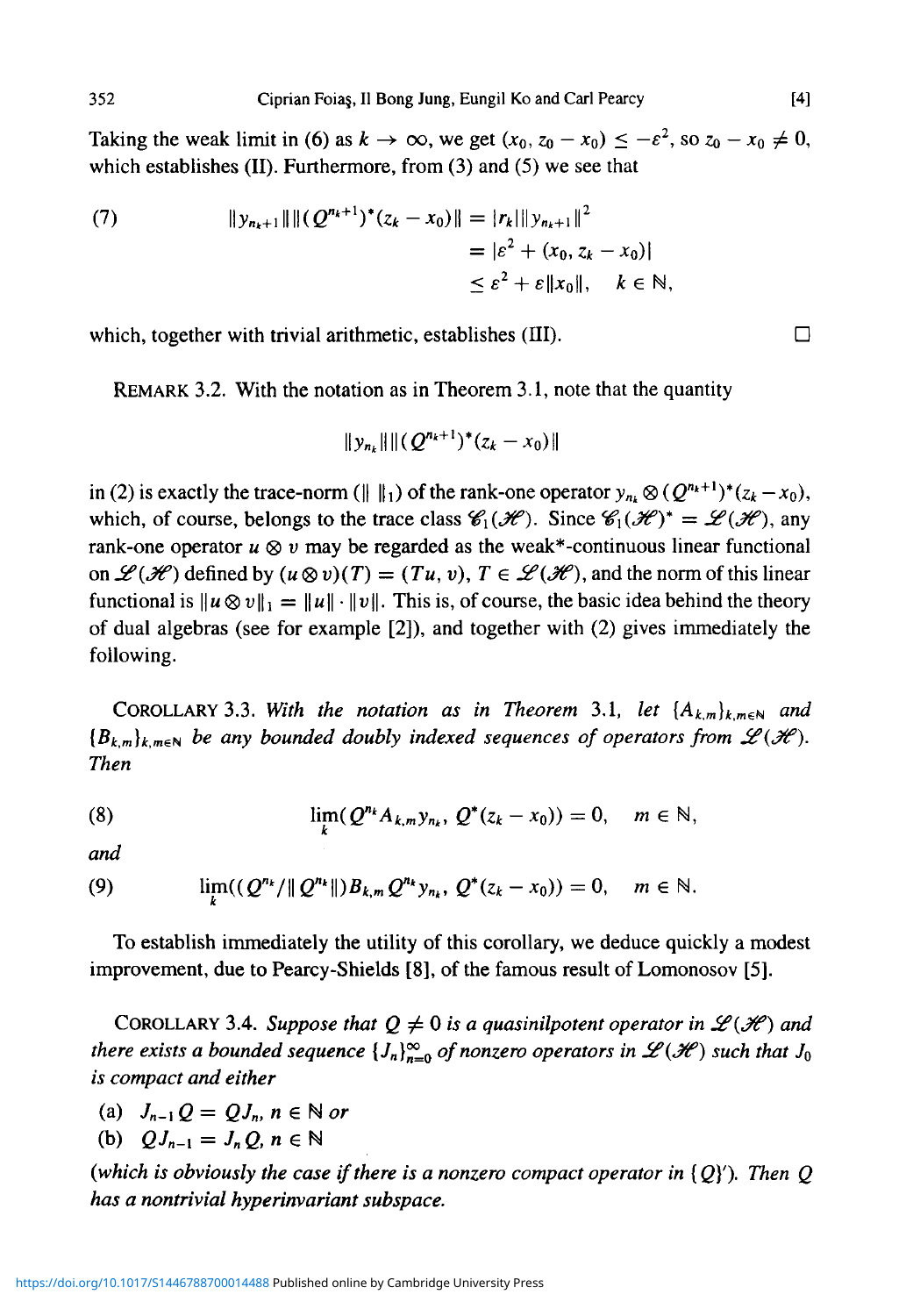[5] Onquasinilpotentoperators.il 353

PROOF. Without loss of generality we may suppose that *Q* is a quasiaffinity and that each  $J_{n-1}$ ,  $n \in \mathbb{N}$ , is a contraction. Moreover, as is well known, to show that *Q* has a nontrivial hyperinvariant subspace, it suffices to show that *Q\** does, so in case (b) holds we take adjoints and obtain instead that (a) holds. Apply Corollary 3.3 (see, for example, (8)) with  $C := J_0$  to obtain the sequences  $\{n_k\}$ ,  $\{y_{n_k}\}$ , and  $\{z_k\}$  with the properties set forth there. Let S be an arbitrary nonzero contraction in  $\{Q\}'$ , and define  $A_{k,m} = S J_{n_k}$ ,  $k, m \in \mathbb{N}$ . Then, after defining

$$
\beta_k = ||y_{n_k}|| ||(Q^{n_k+1})^*(z_k - x_0)||, \qquad s_k = Q^{n_k}y_{n_k},
$$
  
\n $t_k = Q^*(z_k - x_0), \quad k \in \mathbb{N}, \quad \text{and} \quad t_0 = Q^*(z_0 - x_0) \neq 0,$ 

we obtain from (8) that

$$
|(S J_0 s_k, t_k)| = |(S J_0 Q^{n_k} y_{n_k}, t_k)| = |(S Q^{n_k} J_{n_k} y_{n_k}, t_k)|
$$
  
=  $|(S J_{n_k} y_{n_k}, (Q^{n_k})^* t_k)| \leq \beta_k, \quad k \in \mathbb{N}.$ 

Since  $||S J_0 s_k - S J_0 s_0|| \rightarrow 0$  (this uses the compactness of  $J_0$ ), and  $\{t_k\}_{k \in \mathbb{N}}$  converges weakly to  $t_0 \neq 0$ , we obtain  $(SJ_0s_0, t_0) = 0$ . Since  $J_0s_0 \neq 0$  from above, and *S* is an arbitrary nonzero contraction in  ${Q}'$ , this shows that  $({Q}'_0J_0s_0)^-$  is a nontrivial hyperinvariant subspace for *Q.* •

Along similar lines we obtain the following improvement (in the quasinilpotent case) of Lomonosov's theorem [6] about operators whose commutant has the 'Pearcy-Salinas property'.

COROLLARY 3.5. Suppose that  $Q \neq 0$  is a quasinilpotent operator in  $\mathscr{L}(\mathscr{H})$  and *there exist bounded sequences*  $\{J_m\}_{m\in\mathbb{N}}$ ,  $\{L_m\}_{m\in\mathbb{N}}$ *, and*  $\{K_n\}_{n\in\mathbb{N}}$  *in*  $\mathscr{L}(\mathscr{H})$  *such that*  ${K_n} \subset K$ ,  $\|L_m - K_m\| \to 0$ ,  $Q^n J_m = L_m Q^n$  for all  $m, n \in \mathbb{N}$ , and  ${L_m}$  converges *in the weak operator topology to an operator*  $R \neq 0$ . Then Q has a nontrivial *hyperinvariant subspace.*

PROOF. We may suppose, without loss of generality, that *Q* is a quasiaffinity and that the sequences  $\{J_m\}$ ,  $\{K_m\}$ , and  $\{L_m\}$  are all contractions. We apply Theorem 3.1 and Corollary 3.3 (especially (8)) to Q with  $C := R$  to obtain the sequences  $\{s_k\}, \{t_k\},\$ and  $\{\beta_k\}$  defined in Corollary 3.4. Let now S be an arbitrary nonzero contraction in  ${Q}'$ . We will show that  $(SRs_0, t_0) = 0$ , and therefore that  $({Q}'$   $Rs_0)$ <sup>-</sup> is the desired nontrivial hyperinvariant subspace for Q. (Note that  $Rs_0$  and  $t_0$  (= w- lim  $t_k$ ) are nonzero by Theorem 3.1.) We define the doubly indexed sequence  $\{A_{k,m}\}$  of (8) of Corollary 3.3 by  $A_{k,m} = S J_m$ ,  $k, m \in \mathbb{N}$ , and thus obtain

(10) 
$$
|(SL_m s_k, t_k)| = |(Q^{n_k} S J_m y_{n_k}, t_k)| \leq \beta_k, \quad k, m \in \mathbb{N}.
$$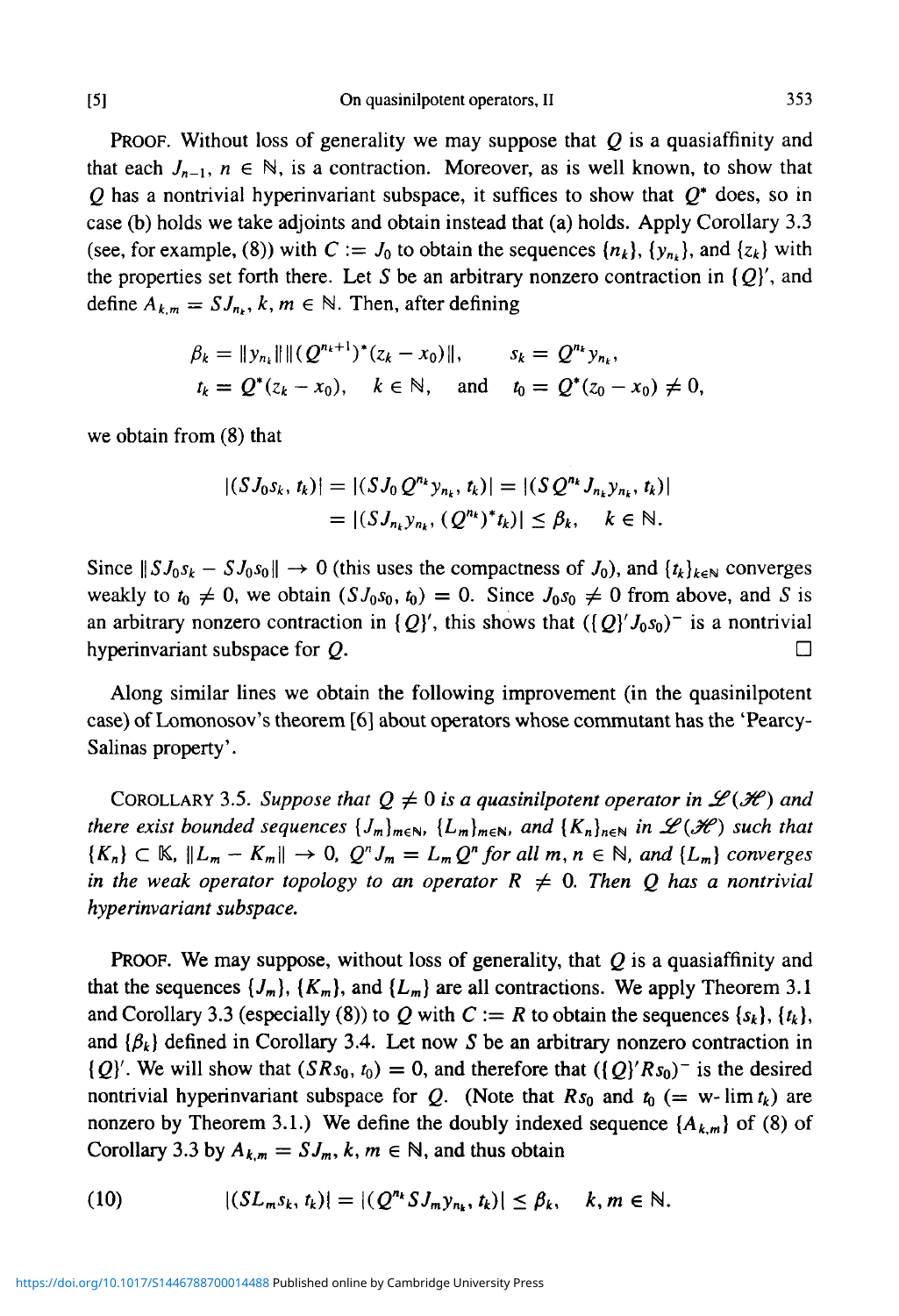Let  $\eta > 0$  be given and note that (since  $\{K_m\}$  tends to R in the weak operator topology) it suffices to find  $M_n \in \mathbb{N}$  such that

$$
|(11) \qquad \qquad |(SK_m s_0, t_0)| \leq \eta, \quad m \geq M_\eta.
$$

Choose  $M_{\beta} \in \mathbb{N}$  such that for  $k \geq M_{\beta}, \beta_k < \eta/2$ , and choose  $M_{\eta} \in \mathbb{N}$  such that

(12) 
$$
||L_m - K_m|| < \frac{\eta}{2||S||(\sup_k ||s_k|| ||t_k||)}, \quad m \ge M_\eta.
$$

Then, via (10) and (12), we have, for  $m \ge M_n$  and  $k \ge M_\beta$ ,

(13) 
$$
|(SK_{m} s_{k}, t_{k})| \leq |(SL_{m} s_{k}, t_{k})| + |(S(K_{m} - L_{m}) s_{k}, t_{k})| < \eta.
$$

Fix an arbitrary integer  $m_0 \geq M_n$  and note that since  $\{s_k\}$  tends weakly to  $s_0$  and  $SK_{m_0}$ is compact,

(14) 
$$
\lim_{h \to 0} \| S K_{m_0} s_k - S K_{m_0} s_0 \| = 0.
$$

From (13), (14), and the fact that  $\{t_k\}$  tends weakly to  $t_0$ , we obtain

$$
|(SK_{m_0} s_0, t_0)| = \lim_{h \to 0} |(SK_{m_0} s_k, t_k)| \leq \eta, \quad m_0 \geq M_{\eta},
$$

which establishes (11) and completes the proof.  $\Box$ 

The following lemma is elementary and needs no proof.

LEMMA 3.6. Suppose  $\{p_n\}_{n=1}^{\infty}$  is a sequence of positive numbers such that

$$
\lim_n (p_n)^{1/n} = 0.
$$

*Then there exists a subsequence*  $\{p_{n_k}\}_{k=1}^{\infty}$  *of*  $\{p_n\}$  *such that*  $\lim_k(p_{n_k+1}/p_{n_k}) = 0$ .

The next result is a structure theorem for quasinilpotent operators, and has some interesting consequences. Its discovery was motivated by the desire to use (9) of Corollary 3.3 to good advantage. Our first proof of it used Corollary 3.3, and only later did we find the elementary proof below.

THEOREM 3.7. Suppose Q is a nonnilpotent quasinilpotent operator in  $\mathscr{L}(\mathscr{H})$  and *there exists some bounded sequence*  $\{X_n\}_{n\in\mathbb{N}}$  *in*  $\mathcal{L}(\mathcal{H})$  *such that either the sequence*  $\{(Q^n/\|Q^n\|)X_n\}$  or the sequence  $\{X_n Q^n/\|Q^n\|\}$  converges in the weak operator topol*ogy to a nonzero operator R. Then Q is not a quasiaffinity and thus has a nontrivial hyperinvariant subspace.*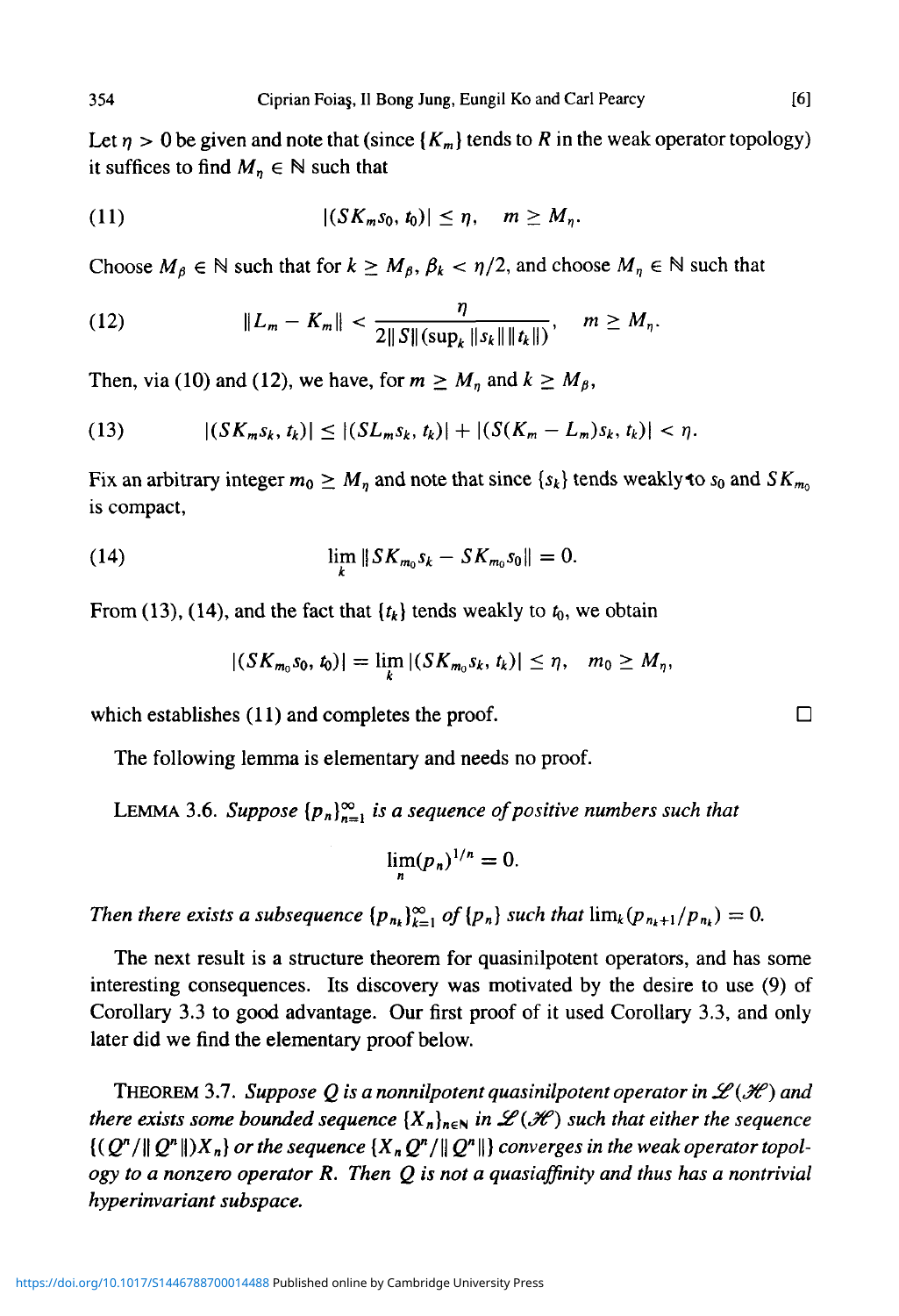PROOF. We suppose that the sequence  $\{(\mathcal{Q}^n/\|\mathcal{Q}^n\|)X_n\}$  converges to  $R \neq 0$  in the weak operator topology and show that  $QR = 0$ . The other assertion is proved by taking adjoints. Consider the sequence  $(Q^{n+1}/||Q^n||)X_n$ , which obviously converges to *QR* in the weak operator topology. By Lemma 3.6 there exists a subsequence  ${Q^{n_k}}_{k=1}^{\infty}$  of  ${Q^n}$  such that the sequence  ${\{\|Q^{n_k+1}\|}/{\|Q^{n_k}\|}\}$  converges to zero. Thus,

$$
(15) \qquad (Q^{n_k+1}/\|Q^{n_k}\|)X_{n_k} = (\|Q^{n_k+1}\|/\|Q^{n_k}\|) (Q^{n_k+1}/\|Q^{n_k+1}\|)X_{n_k}, \quad k \in \mathbb{N},
$$

and since the first term in the product on the right side of (15) tends to zero and the second term is bounded, we get from (15) that  $QR = 0$ , as desired.

This yields immediately the following results.

COROLLARY 3.8. *Suppose that Q is a nonnilpotent quasinilpotent operator in*  $\mathscr{L}(\mathscr{H})$  and there exists a subspace  $\mathscr{M} \neq (0)$  such that the sequence of restric*tions*  $\{[\,Q^n(Q^*)^n/\|\,Q^n\|^2]\vert_{\mathscr{M}}\}$  (mapping  $\mathscr M$  into  $\mathscr H$ ) converges in the weak operator *topology to a nonzero operator. Then Q has a nontrivial hyperinvariant subspace.*

PROOF. Let *E* be the projection in  $\mathcal{L}(\mathcal{H})$  whose range is  $\mathcal{M}$ . The hypotheses yield immediately that the sequence  $\{(\mathcal{Q}^*/\|\mathcal{Q}^n\|)((\mathcal{Q}^*)^n/\|\mathcal{Q}^n\|)E\}$  converges (weakly) to a nonzero operator, and the result follows from Theorem 3.7.

COROLLARY 3.9. *Suppose that Q is a nonnilpotent quasinilpotent operator in*  $\mathscr{L}(H)$  such that the sequence  $\{Q^n(Q^*)^n/\|Q^n\|^2\}$  of positive operators has a com*mon eigenvector*  $e_0$  *with corresponding (nonnegative) eigenvalues*  $\{\lambda_n\}$  ( $\leq 1$ ) *such that*  $\lim_{n} \lambda_n$  *exists and is nonzero. Then Q has a nontrivial hyperinvariant subspace.* 

#### **4. Some problems**

We close this note with what seem to be some interesting problems about quasinilpotent operators and their invariant subspaces.

(1) Generalize Corollary 3.9 by showing that if *Q* is a quasinilpotent operator in  $\mathscr{L}(\mathscr{H})$  such that the operators in the sequence  $\{Q^n(Q^*)^n\}_{n\in\mathbb{N}}$  have a common eigenvector, then *Q* has a nontrivial hyperinvariant subspace.

(2) Show that if Q is a quasinilpotent operator in  $\mathcal{L}(\mathcal{H})$  such that the sequence  ${Q<sup>n</sup>(Q<sup>*</sup>)<sup>n</sup>}_{n \in \mathbb{N}}$  consists of mutually commuting operators, then Q has a nontrivial hyperinvariant subspace.

(3) It is known that if Q is an arbitrary quasinilpotent operator in  $\mathscr{L}(\mathscr{H})$ , then there exist compact operators  $K_1$  and  $K_2$  and quasiaffinities X and Y in  $\mathscr{L}(\mathscr{H})$  such that  $QX = XK_1$  and  $YQ = K_2Y$  [3]. (It is also known that not every quasinilpotent